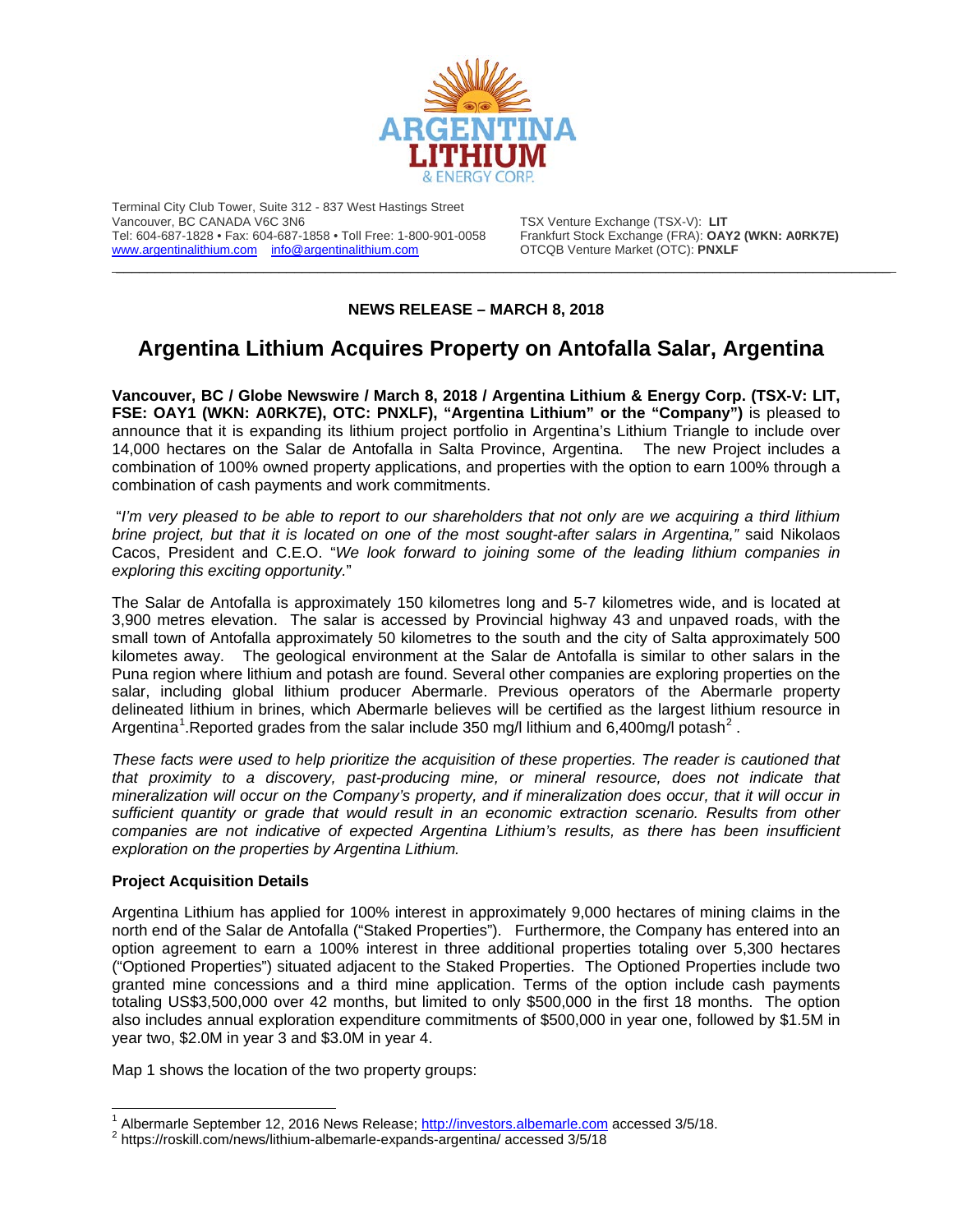

## **Qualified Person**

The contents of this news release have been reviewed and approved by Dr. David Terry, Ph.D., P.Geo., a Director of the Company and a Qualified Person as defined in National Instrument 43-101.

ON BEHALF OF THE BOARD

*"Nikolaos Cacos"*

\_\_\_\_\_\_\_\_\_\_\_\_\_\_\_\_\_\_\_\_\_\_\_\_\_\_\_\_\_\_\_\_\_\_\_\_\_ Nikolaos Cacos, President, CEO and Director

For further information please contact: Corporate Communications Tel: 1-604-687-1828 Toll-Free: 1-800-901-0058 Email: [info@argentinalithium.com](mailto:info@argentinalithium.com)